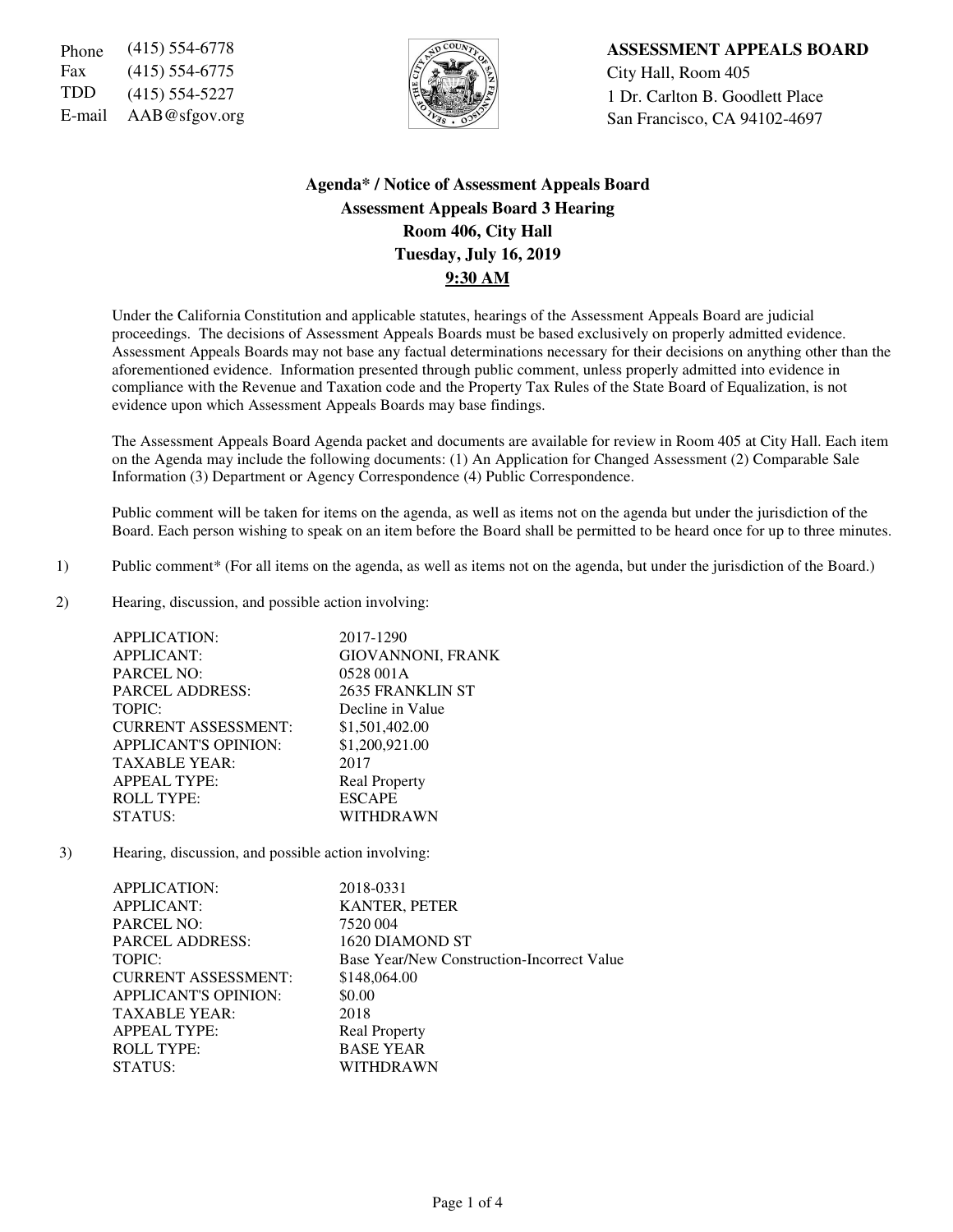Fax (415) 554-6775  $\sqrt{\frac{5}{2}}$  City Hall, Room 405



#### 4) Hearing, discussion, and possible action involving:

| <b>APPLICATION:</b>         | 2018-0461                                     |
|-----------------------------|-----------------------------------------------|
| <b>APPLICANT:</b>           | DILETTA D'ONOFRIO FAMILY TRUST                |
| <b>PARCEL NO:</b>           | 6543 035                                      |
| <b>PARCEL ADDRESS:</b>      | 4515B 25TH ST                                 |
| TOPIC:                      | Base Year/Change in Ownership-Incorrect Value |
| <b>CURRENT ASSESSMENT:</b>  | \$1,800,000.00                                |
| <b>APPLICANT'S OPINION:</b> | \$1,700,000.00                                |
| <b>TAXABLE YEAR:</b>        | 2018                                          |
| <b>APPEAL TYPE:</b>         | <b>Real Property</b>                          |
| <b>ROLL TYPE:</b>           | <b>BASE YEAR</b>                              |

5) Hearing, discussion, and possible action involving:

| APPLICATION:                | 2018-0462                      |
|-----------------------------|--------------------------------|
| <b>APPLICANT:</b>           | DILETTA D'ONOFRIO FAMILY TRUST |
| <b>PARCEL NO:</b>           | 6543 035                       |
| <b>PARCEL ADDRESS:</b>      | 4515B 25TH ST                  |
| TOPIC:                      | Decline in Value               |
| <b>CURRENT ASSESSMENT:</b>  | \$1,872,720.00                 |
| <b>APPLICANT'S OPINION:</b> | \$1,700,000.00                 |
| <b>TAXABLE YEAR:</b>        | 2018                           |
| <b>APPEAL TYPE:</b>         | <b>Real Property</b>           |
| <b>ROLL TYPE:</b>           | <b>REGULAR</b>                 |

6) Hearing, discussion, and possible action involving:

| <b>APPLICATION:</b>         | 2018-0880                                     |
|-----------------------------|-----------------------------------------------|
| <b>APPLICANT:</b>           | <b>BACIGALUPI, MICHAEL</b>                    |
| <b>PARCEL NO:</b>           | 4262016                                       |
| <b>PARCEL ADDRESS:</b>      | 1367 SAN BRUNO AVE                            |
| TOPIC:                      | Base Year/Change in Ownership-Incorrect Value |
| <b>CURRENT ASSESSMENT:</b>  | \$257,752.00                                  |
| <b>APPLICANT'S OPINION:</b> | \$100,000.00                                  |
| <b>TAXABLE YEAR:</b>        | 2018                                          |
| <b>APPEAL TYPE:</b>         | <b>Real Property</b>                          |
| <b>ROLL TYPE:</b>           | <b>SUPPLEMENTAL</b>                           |
| STATUS:                     | POST/TP                                       |
|                             |                                               |

7) Hearing, discussion, and possible action involving:

| APPLICATION:                | 2018-0881            |                                               |
|-----------------------------|----------------------|-----------------------------------------------|
| <b>APPLICANT:</b>           |                      | <b>BACIGALUPI, MICHAEL</b>                    |
| <b>PARCEL NO:</b>           | 4262 017             |                                               |
| <b>PARCEL ADDRESS:</b>      |                      | 1361 - 1363 SAN BRUNO AVE                     |
| TOPIC:                      |                      | Base Year/Change in Ownership-Incorrect Value |
| <b>CURRENT ASSESSMENT:</b>  | \$948,347.00         |                                               |
| <b>APPLICANT'S OPINION:</b> | \$500,000.00         |                                               |
| <b>TAXABLE YEAR:</b>        | 2018                 |                                               |
| <b>APPEAL TYPE:</b>         | <b>Real Property</b> |                                               |
| <b>ROLL TYPE:</b>           |                      | <b>SUPPLEMENTAL</b>                           |
| STATUS:                     | POST/TP              |                                               |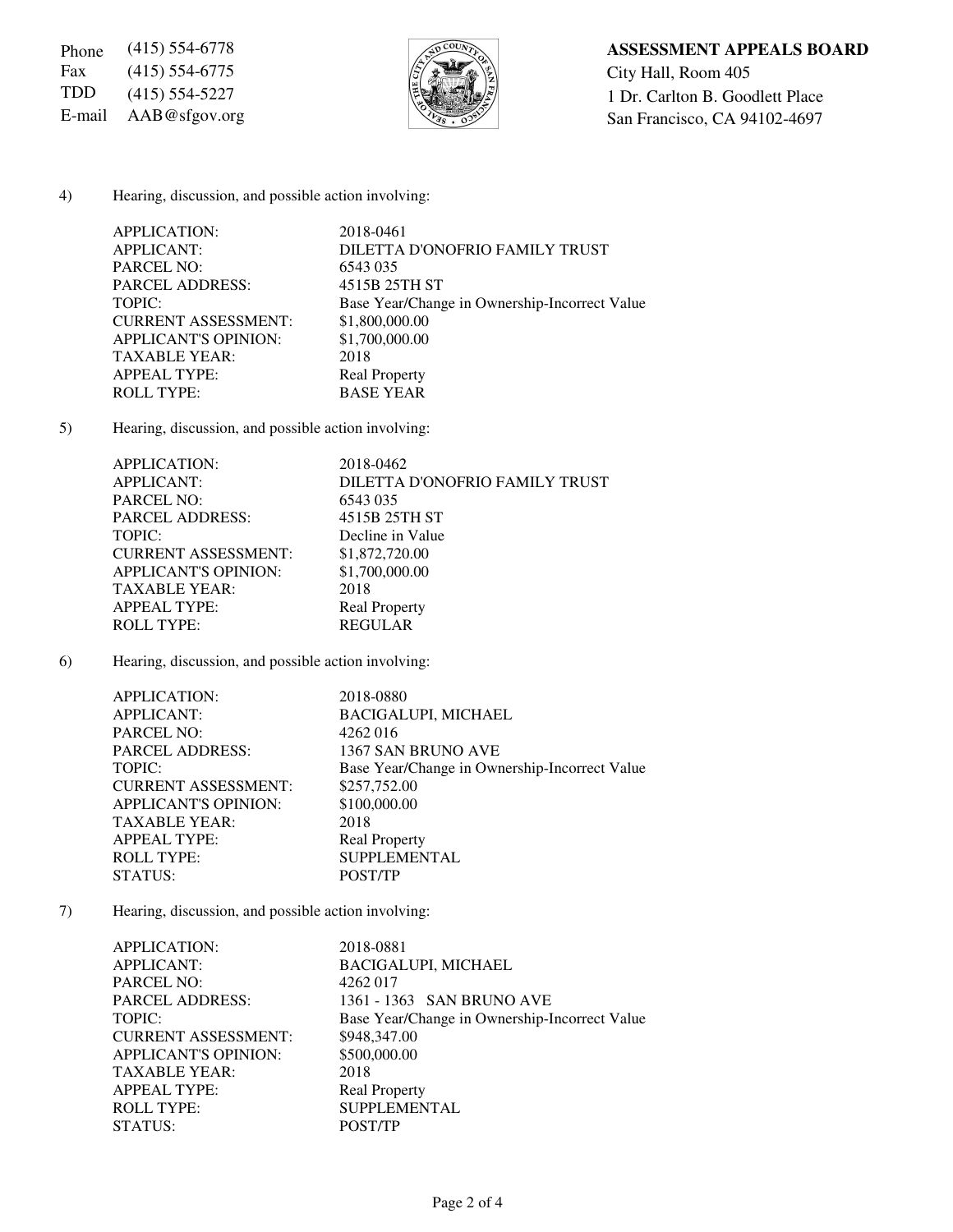Fax (415) 554-6775  $\left|\frac{1}{5}\right|$   $\left|\frac{1}{5}\right|$  City Hall, Room 405



#### 8) Hearing, discussion, and possible action involving:

| <b>APPLICATION:</b>         | 2018-0886                                     |
|-----------------------------|-----------------------------------------------|
| <b>APPLICANT:</b>           | MB JULIAN, LLC                                |
| <b>PARCEL NO:</b>           | 3554 043                                      |
| <b>PARCEL ADDRESS:</b>      | 153 - 159 JULIAN AVE                          |
| TOPIC:                      | Base Year/Change in Ownership-Incorrect Value |
| <b>CURRENT ASSESSMENT:</b>  | \$1,860,000.00                                |
| <b>APPLICANT'S OPINION:</b> | \$1,400,000.00                                |
| <b>TAXABLE YEAR:</b>        | 2018                                          |
| <b>APPEAL TYPE:</b>         | <b>Real Property</b>                          |
| <b>ROLL TYPE:</b>           | <b>SUPPLEMENTAL</b>                           |
|                             |                                               |

9) Hearing, discussion, and possible action involving:

| <b>APPLICATION:</b>         | 2018-0890                                  |
|-----------------------------|--------------------------------------------|
| <b>APPLICANT:</b>           | LAI, KEN                                   |
| <b>PARCEL NO:</b>           | 2197 006B                                  |
| <b>PARCEL ADDRESS:</b>      | 1145 QUINTARA ST                           |
| TOPIC:                      | Base Year/New Construction-Incorrect Value |
| <b>CURRENT ASSESSMENT:</b>  | \$254,820.00                               |
| <b>APPLICANT'S OPINION:</b> | \$147,260.00                               |
| <b>TAXABLE YEAR:</b>        | 2018                                       |
| <b>APPEAL TYPE:</b>         | <b>Real Property</b>                       |
| <b>ROLL TYPE:</b>           | <b>SUPPLEMENTAL</b>                        |
|                             |                                            |

10) Hearing, discussion, and possible action involving:

| APPLICATION:                | 2018-0891                                     |
|-----------------------------|-----------------------------------------------|
| <b>APPLICANT:</b>           | SRIRANGRAM, JAYARAM                           |
| <b>PARCEL NO:</b>           | 2957A029                                      |
| <b>PARCEL ADDRESS:</b>      | 955 PORTOLA DR                                |
| TOPIC:                      | Base Year/Change in Ownership-Incorrect Value |
| <b>CURRENT ASSESSMENT:</b>  | \$2,375,000.00                                |
| <b>APPLICANT'S OPINION:</b> | \$1,748,750.00                                |
| <b>TAXABLE YEAR:</b>        | 2017                                          |
| <b>APPEAL TYPE:</b>         | <b>Real Property</b>                          |
| <b>ROLL TYPE:</b>           | <b>SUPPLEMENTAL</b>                           |
| STATUS:                     | WITHDRAWN                                     |

## **KNOW YOUR RIGHTS UNDER THE SUNSHINE ORDINANCE**

Government's duty is to serve the public, reaching its decision in full view of the public. Commissions, boards, councils and other agencies of the City and County exist to conduct the people's business. This ordinance assures that deliberations are conducted before the people and the City operations are open to the people's review.

For more information on your rights under the Sunshine Ordinance (San Francisco Administrative Code, Chapter 67) or to report a violation of the ordinance, contact by mail Sunshine Ordinance Task Force, 1 Dr. Carlton B. Goodlett Place, Room 244, San Francisco, CA 94102-4689; by phone at 415.554.7724, by fax at 415.554.5163, or by e-mail at soft@sfgov.org.

Citizens may obtain a free copy of the Sunshine Ordinance by printing the San Francisco Administrative Code, Chapter 67 on the Internet, at http://www.sfgov.org/sunshine/

## **Lobbyist Registration and Reporting Requirements**

Individuals and entities that influence or attempt to influence local legislative or administrative action may be required by the San Francisco Lobbyist Ordinance [SF Campaign & Governmental Conduct Code § 2.100] to register and report lobbying activity. For